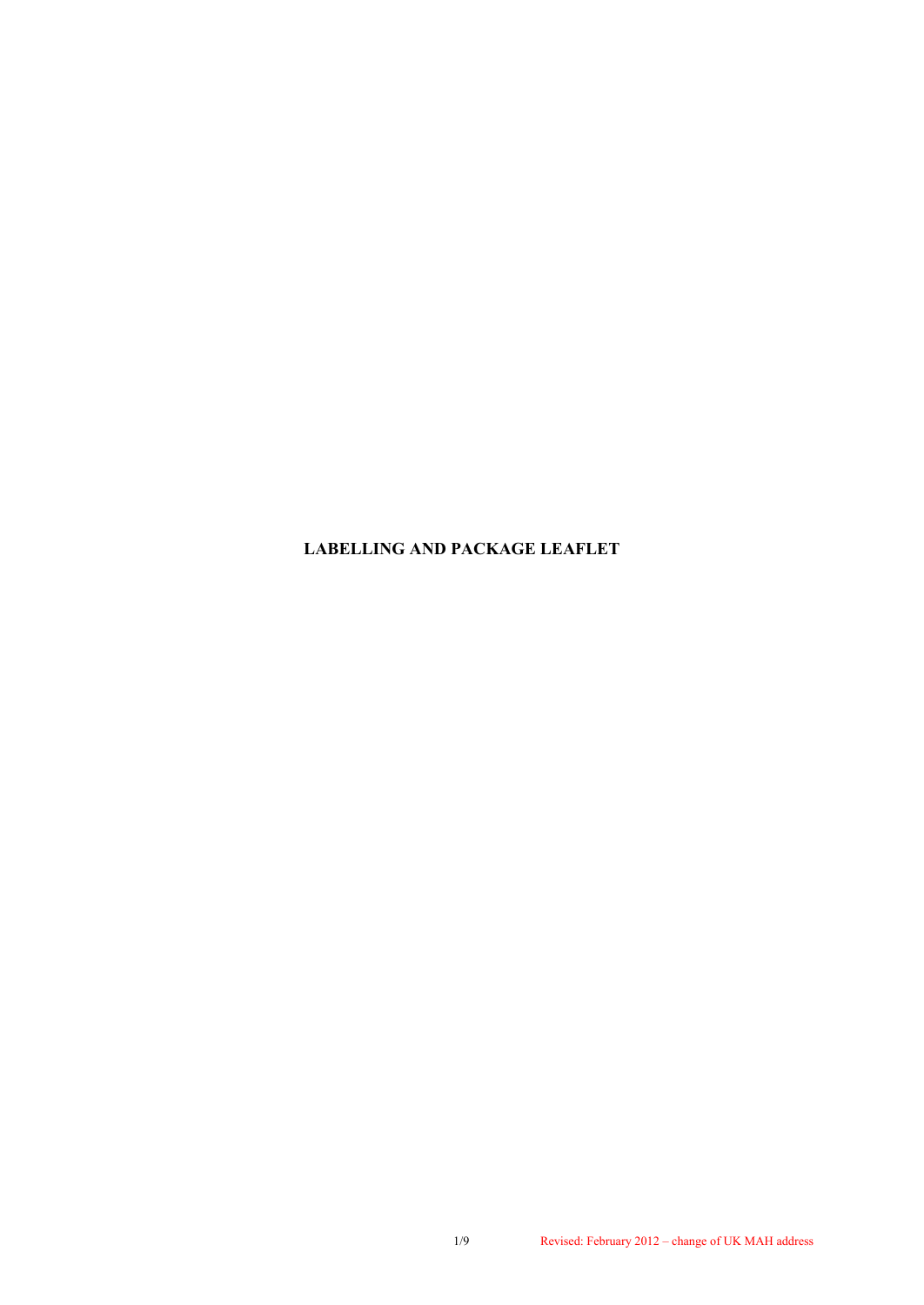**A. LABELLING**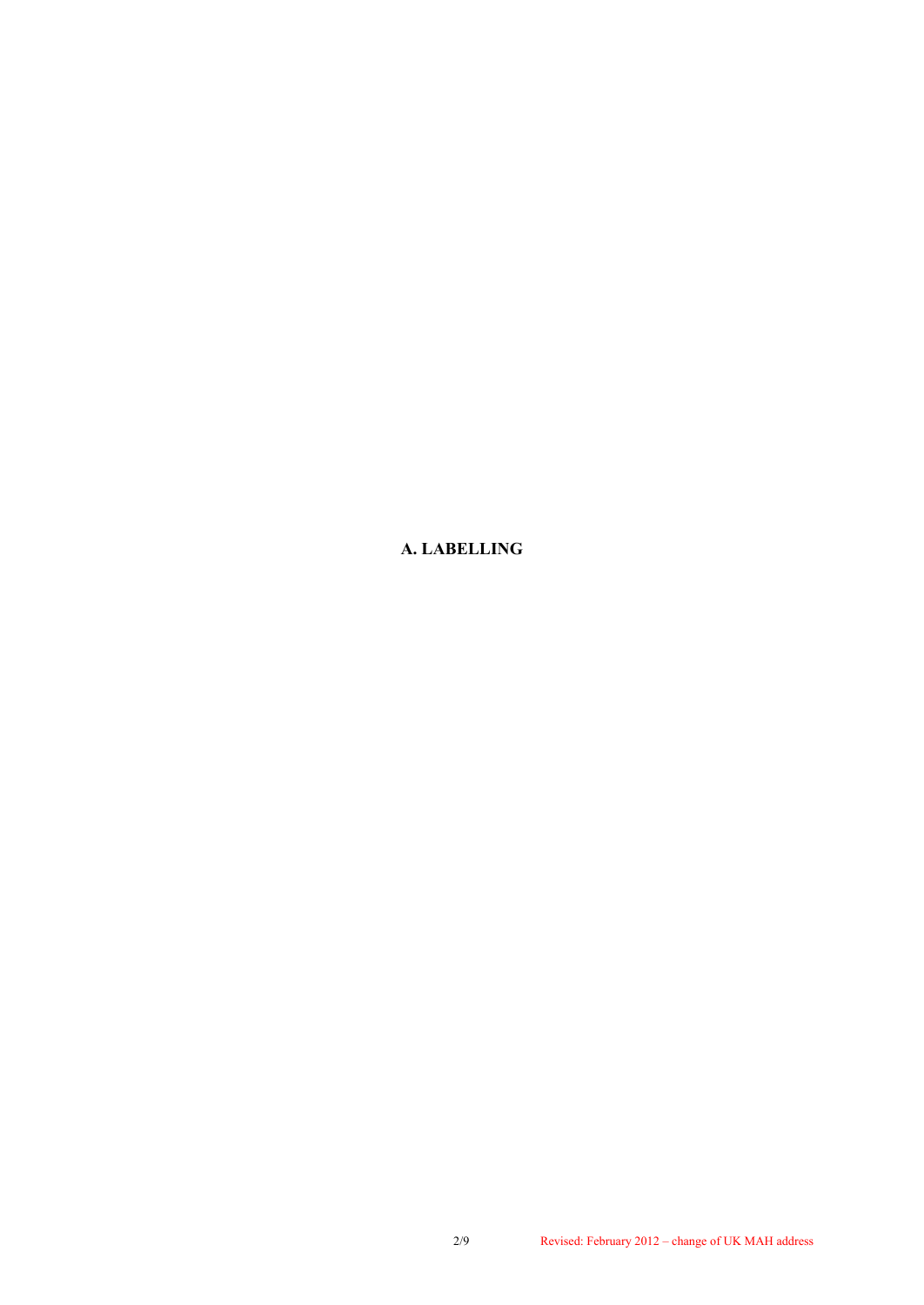## **PARTICULARS TO APPEAR ON THE OUTER PACKAGE Cardboard boxes of 50, 100, 250 and 500 ml vials**

# **PARTICULARS TO APPEAR ON THE IMMEDIATE PACKAGE Vials of 100, 250 and 500 ml**

# **1. NAME OF THE VETERINARY MEDICINAL PRODUCT**

MARBOKEM 100 mg/ml solution for injection [AT, BE, BG, CY, CZ, DK, EE, EL, ES, FR, HU, IE, IT, LT, LU, LV, NL, PL, PT, RO, SK, UK] MARBOKEM 100 mg/ml solution for injection for cattle [DE] Marbofloxacin



## **2. STATEMENT OF ACTIVE AND OTHER SUBSTANCES**

Each ml contains: 100 mg marbofloxacin

# **3. PHARMACEUTICAL FORM**

## **4. PACKAGE SIZE**

50 ml 100 ml 250 ml 500 ml

#### **5. TARGET SPECIES**

Cattle.

**6. INDICATION(S)**

## **7. METHOD AND ROUTE(S) OF ADMINISTRATION**

Intramuscular use Read the package leaflet before use and disposal.

# **8. WITHDRAWAL PERIOD**

Withdrawal period: Meat and offal: 3 days Milk: 72 hours

## **9. SPECIAL WARNING(S), IF NECESSARY**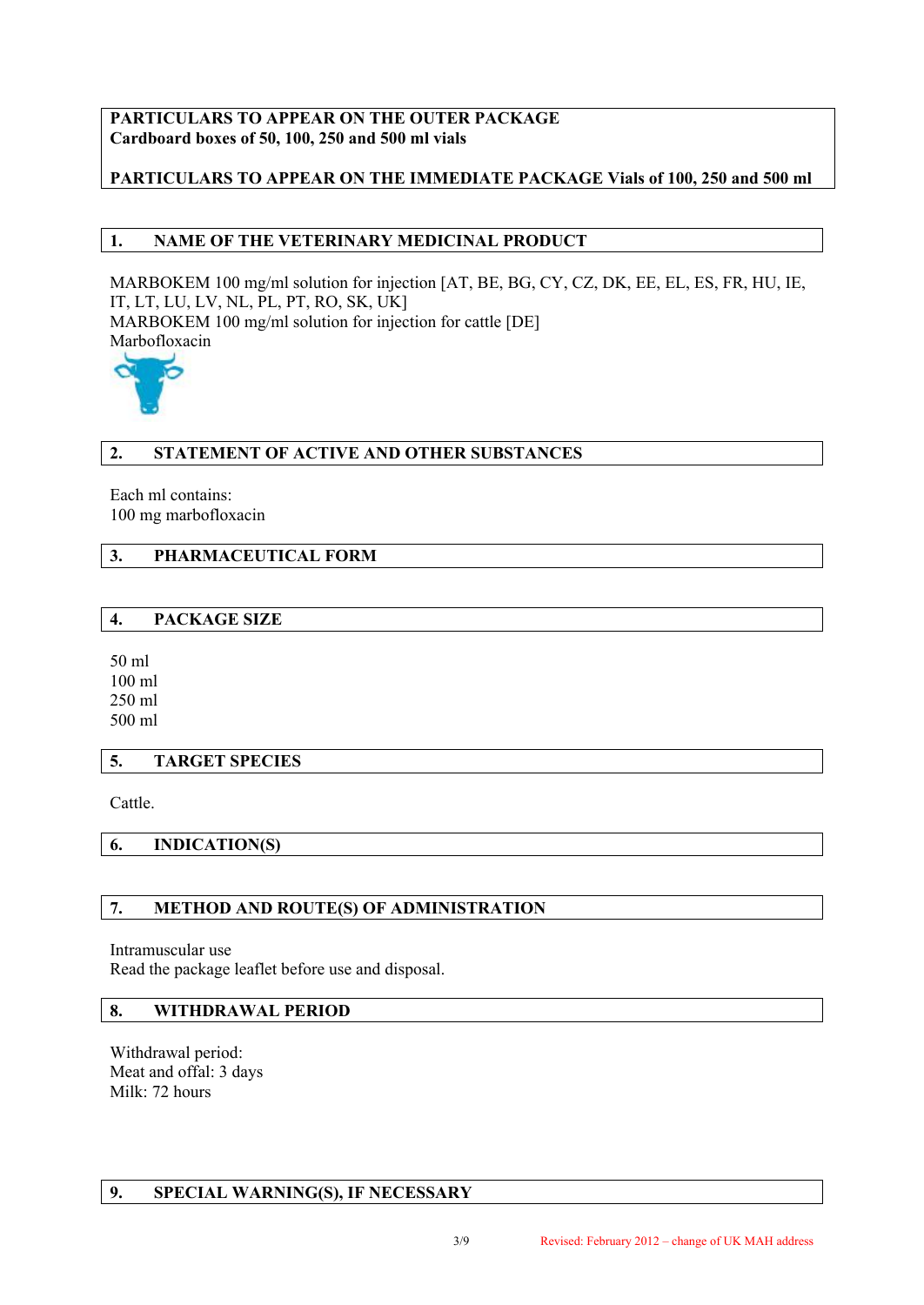Read the package leaflet before use and disposal.

### **10. EXPIRY DATE**

EXP:

Shelf-life after first broaching the vial: 28 days. Once broached, use by  $\frac{1}{2}$ 

### **11. SPECIAL STORAGE CONDITIONS**

Keep the container in the outer carton in order to protect from light.

#### **12. SPECIAL PRECAUTIONS FOR THE DISPOSAL OF UNUSED PRODUCTS OR WASTE MATERIALS, IF ANY**

Read the package leaflet before use and disposal.

#### **13. THE WORDS "FOR ANIMAL TREATMENT ONLY" AND CONDITIONS OR RESTRICTIONS REGARDING SUPPLY AND USE, if applicable**

To be supplied only on veterinary prescription. For animal treatment only

## **14. THE WORDS "KEEP OUT OF THE REACH AND SIGHT OF CHILDREN"**

Keep out of the reach and sight of children.

## **15. NAME AND ADDRESS OF THE MARKETING AUTHORISATION HOLDER**

## **16. MARKETING AUTHORISATION NUMBER(S)**

#### **17. MANUFACTURER'S BATCH NUMBER**

Lot: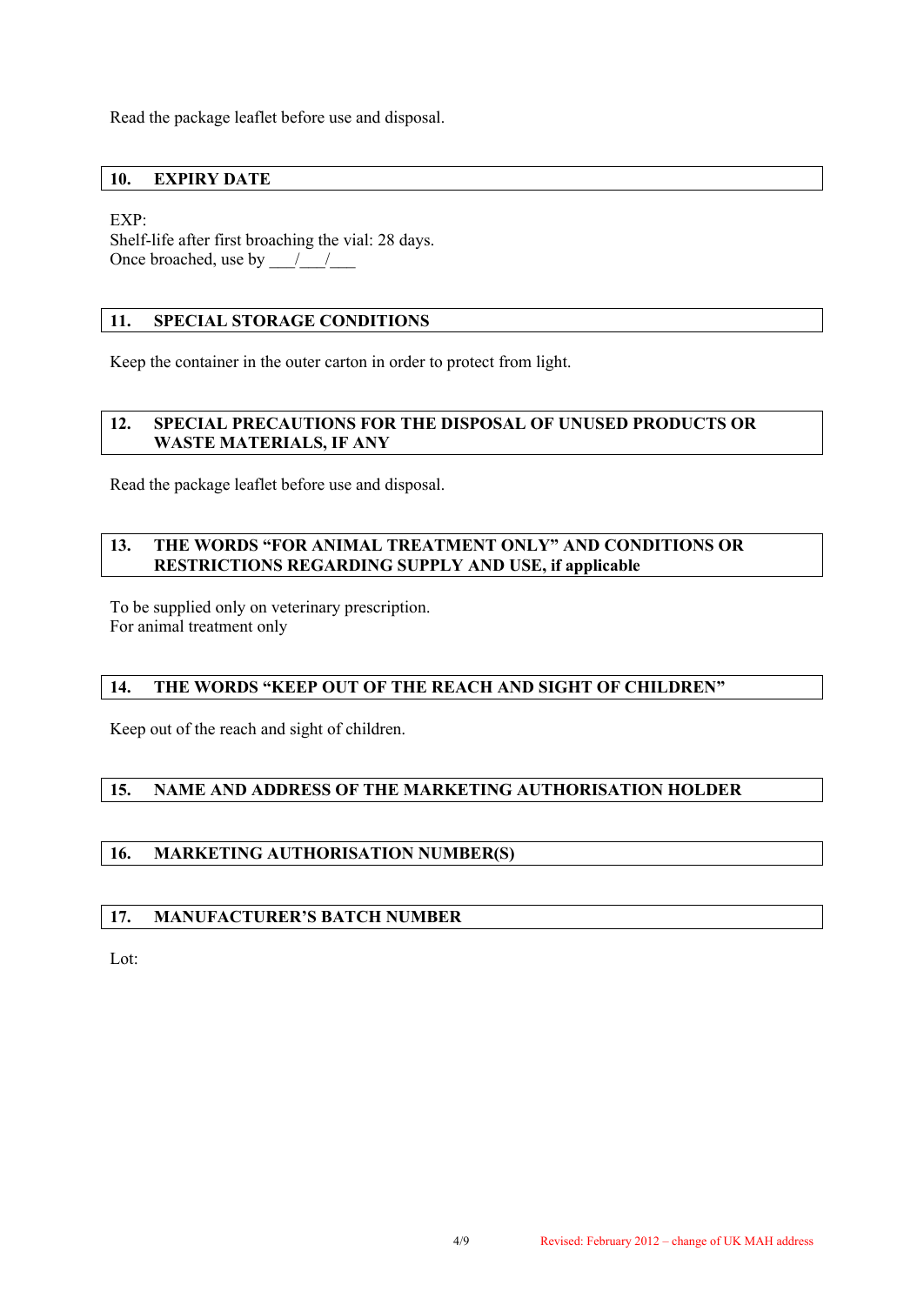## **MINIMUM PARTICULARS TO APPEAR ON SMALL IMMEDIATE PACKAGING UNITS**

## **Vial of 50 ml**

#### **1. NAME OF THE VETERINARY MEDICINAL PRODUCT**

MARBOKEM 100 mg/ml solution for injection [AT, BE, BG, CY, CZ, DK, EE, EL, ES, FR, HU, IE, IT, LT, LU, LV, NL, PL, PT, RO, SK, UK] MARBOKEM 100 mg/ml solution for injection for cattle [DE] Marbofloxacin



# **2. QUANTITY OF THE ACTIVE SUBSTANCE(S)**

#### **3. CONTENTS BY WEIGHT, BY VOLUME OR BY NUMBER OF DOSES**

50 ml

#### **4. ROUTE(S) OF ADMINISTRATION**

Cattle.

I.M.

Read the package leaflet before use and disposal.

# **5. WITHDRAWAL PERIOD**

Withdrawal period: Meat and offal: 3 days Milk: 72 hours

#### **6. BATCH NUMBER**

Lot:

#### **7. EXPIRY DATE**

EXP: Shelf-life after first broaching the vial: 28 days. Once broached, use by  $\qquad /$ Protect from light.

## **8. THE WORDS "FOR ANIMAL TREATMENT ONLY"**

### FOR ANIMAL TREATMENT ONLY. To be supplied only on veterinary prescription. [UK]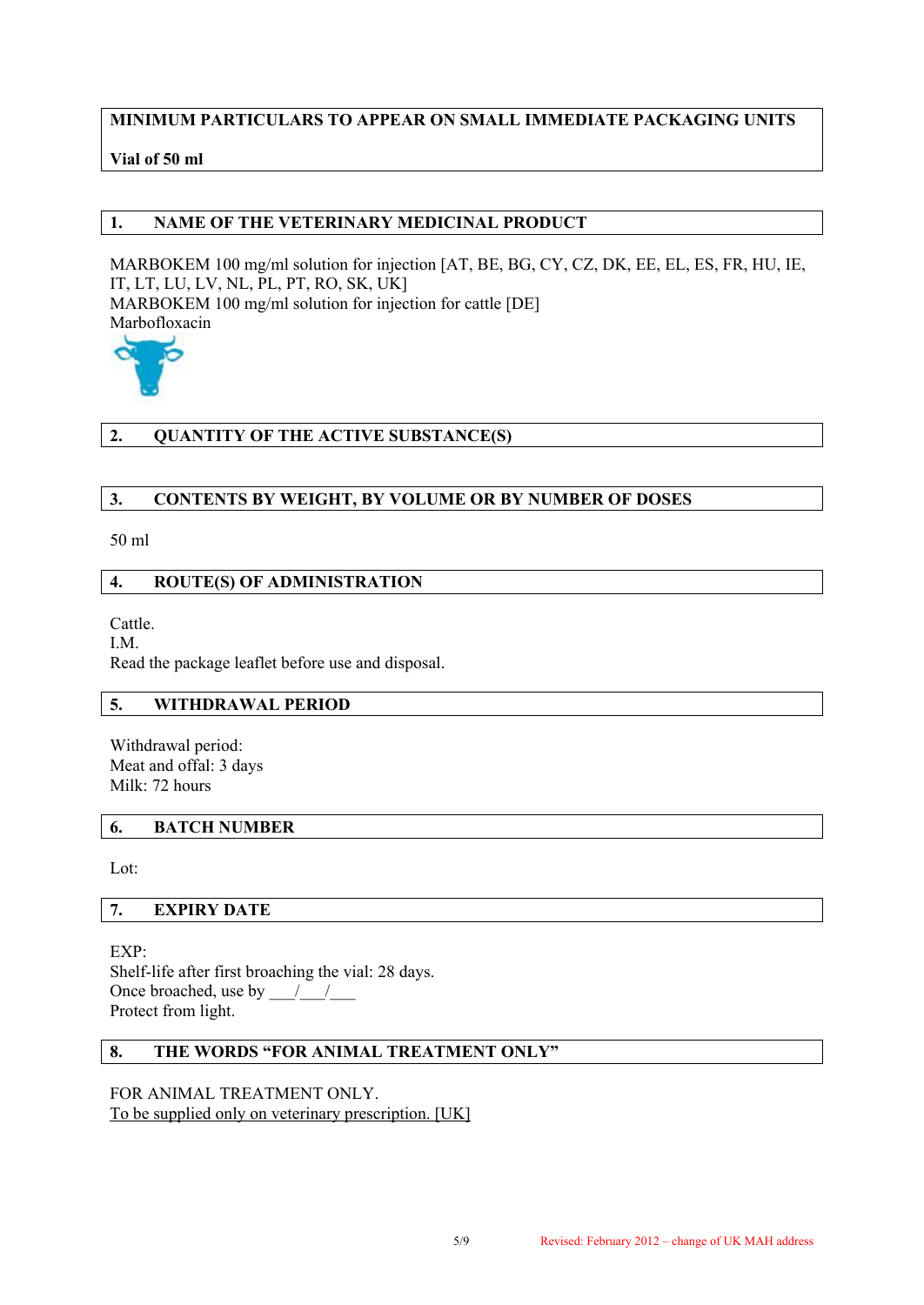## **B. PACKAGE LEAFLET**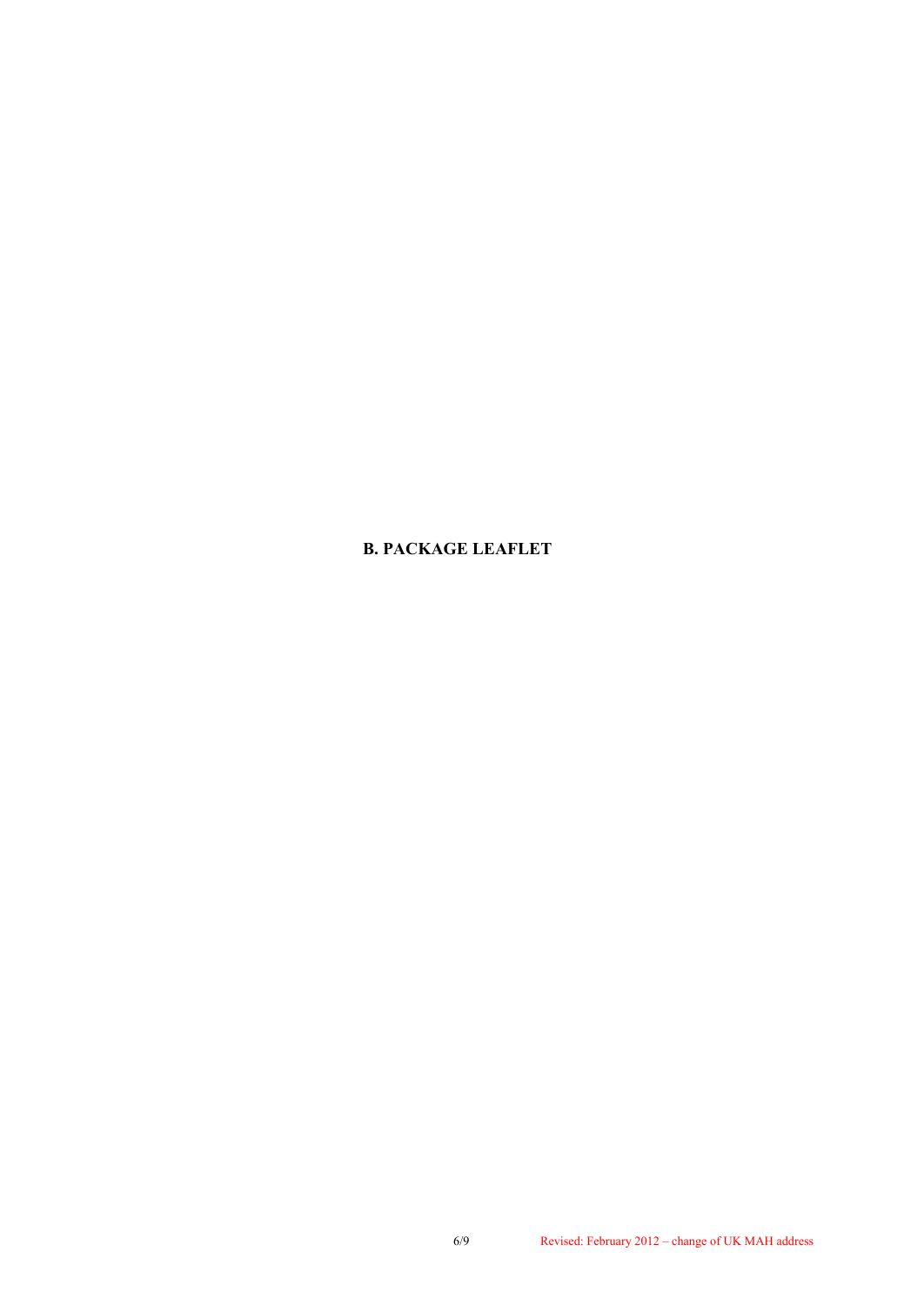#### **PACKAGE LEAFLET MARBOKEM 100 mg/ml solution for injection Marbofloxacin**

#### **1. NAME AND ADDRESS OF THE MARKETING AUTHORISATION HOLDER AND OF THE MANUFACTURING AUTHORISATION HOLDER RESPONSIBLE FOR BATCH RELEASE, IF DIFFERENT**

Marketing authorisation holder: Ceva Animal Health Ltd, Unit 3, Anglo Office Park, White Lion Road, Amersham, Bucks, HP7 9FB

Manufacturer for the batch release: CEVA SANTE ANIMALE – 10 avenue de la Ballastière – 33500 Libourne - FRANCE

## **2. NAME OF THE VETERINARY MEDICINAL PRODUCT**

MARBOKEM 100 mg/ml solution for injection [AT, BE, BG, CY, CZ, DK, EE, EL, ES, FR, HU, IE, IT, LT, LU, LV, NL, PL, PT, RO, SK, UK] MARBOKEM 100 mg/ml solution for injection for cattle [DE] Marbofloxacin

# **3. STATEMENT OF THE ACTIVE SUBSTANCE(S) AND OTHER INGREDIENT(S)**

Each ml contains:

#### **Active substance:**

Marbofloxacin ....................................................................100.0 mg

Clear yellow solution.

## **4. INDICATION(S)**

Treatment of respiratory infections caused by sensitive strains of *Pasteurella multocida*, *Mannheimia haemolytica* and *Histophilus somni*.

## **5. CONTRAINDICATIONS**

Do not use in animals with known hypersensitivity to fluoroquinolones. Do not use in cases where the pathogen involved is resistant to other fluoroquinolones (cross resistance).

#### **6. ADVERSE REACTIONS**

Fluoroquinolones are known to induce arthropathies. Nevertheless, this effect has never been observed with marbofloxacin in cattle.

Administration by the intramuscular route may cause transient local reactions such as pain at the injection site and slight muscular inflammatory lesions (resulting in fibrosis). The process of cicatrisation starts rapidly (varying from fibrosis to synthesis of extracellular matrix and collagen) and may persist for at least 15 days after injection.

No other adverse injection site effects have been observed in cattle.

If you notice any serious effects or other effects not mentioned in this leaflet, please inform your veterinary surgeon.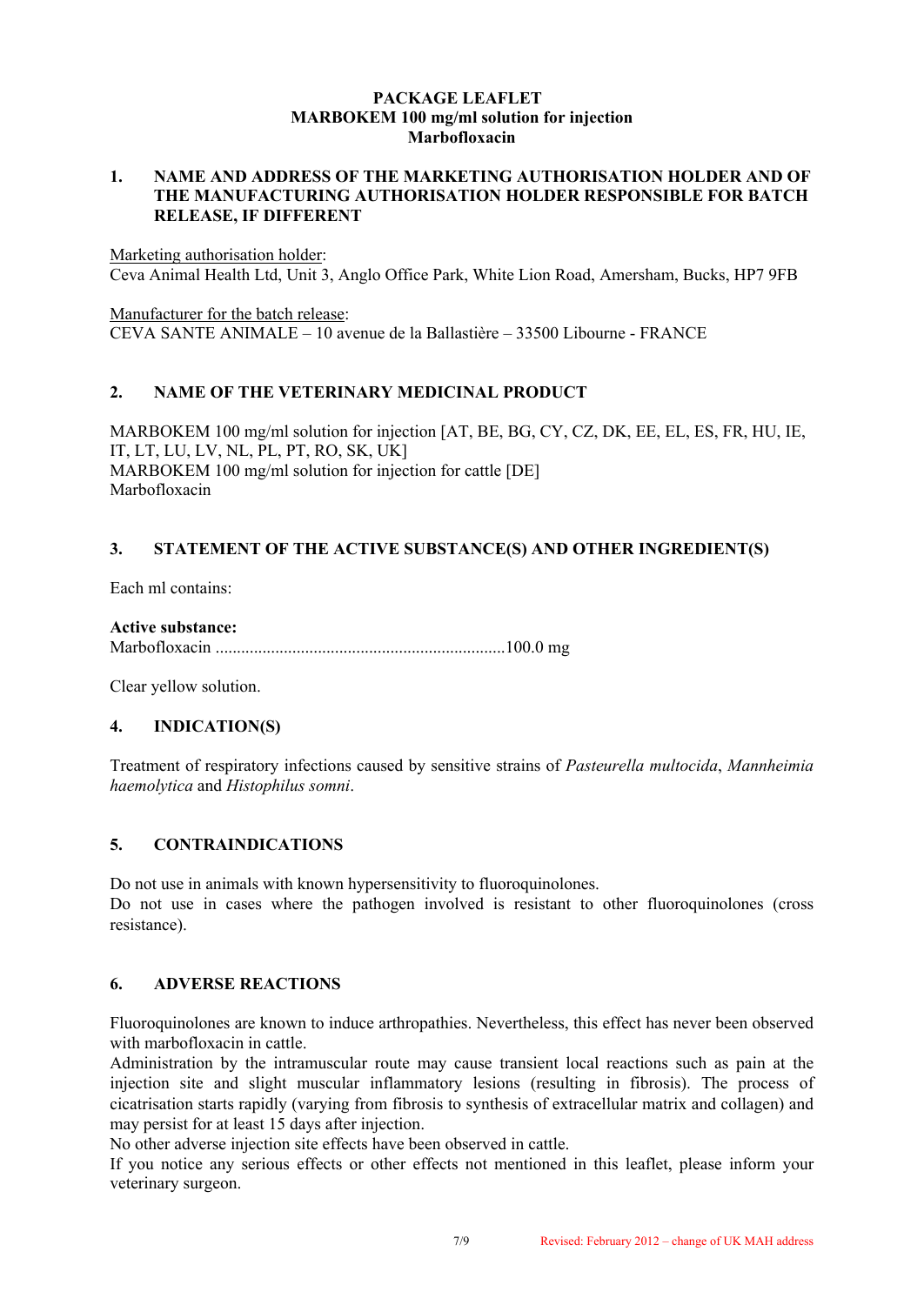# **7. TARGET SPECIES**

Cattle.

# **8. DOSAGE FOR EACH SPECIES, ROUTE(S) AND METHOD OF ADMINISTRATION**

Intramuscular use (I.M.).

The recommended dosage is 8 mg/kg bodyweight i.e. 2 ml/25 kg bodyweight in a single intramuscular injection.

## **9. ADVICE ON CORRECT ADMINISTRATION**

If the volume to be injected is more than 20 ml, it should be divided between two or more injection sites.

## **10. WITHDRAWAL PERIOD**

Meat and offal: 3 days Milk: 72 hours

# **11. SPECIAL STORAGE PRECAUTIONS**

Keep the container in the outer carton in order to protect from light. Do not use after the expiry date stated on the label and carton after EXP. Shelf-life after first broaching the vial: 28 days.

Keep out of the reach and sight of children.

## **12. SPECIAL WARNING(S)**

## **Special precautions for use in animals**

Official and local antimicrobial policies should be taken into account when the product is used. Fluoroquinolones should be reserved for the treatment of clinical conditions which have responded poorly, or are expected to respond poorly, to other classes of antimicrobials.

Whenever possible, fluoroquinolones should only be used based on susceptibility testing.

Use of the product deviating from the instructions given in the SPC may increase the prevalence of bacteria resistant to the fluoroquinolones and may decrease the effectiveness of treatment with other quinolones due to the potential for cross resistance.

#### **Special precautions to be taken by the person administering the veterinary medicinal product to animals**

People with known hypersensitivity to quinolones should avoid any contact with the product. If the product comes into contact with the skin or eyes, rinse with copious amounts of water. Accidental self-injection can induce a slight irritation.

## **Use during pregnancy, lactation or lay**

Studies in laboratory animals (rats, rabbits) did not show any evidence of a teratogenic, embryotoxic or maternotoxic effect associated with the use of marbofloxacin. Safety of the product at 8 mg/kg has not been determined in pregnant cows or in suckling calves when used in cows. Use therefore according to the benefit/risk assessment carried out by the responsible veterinarian.